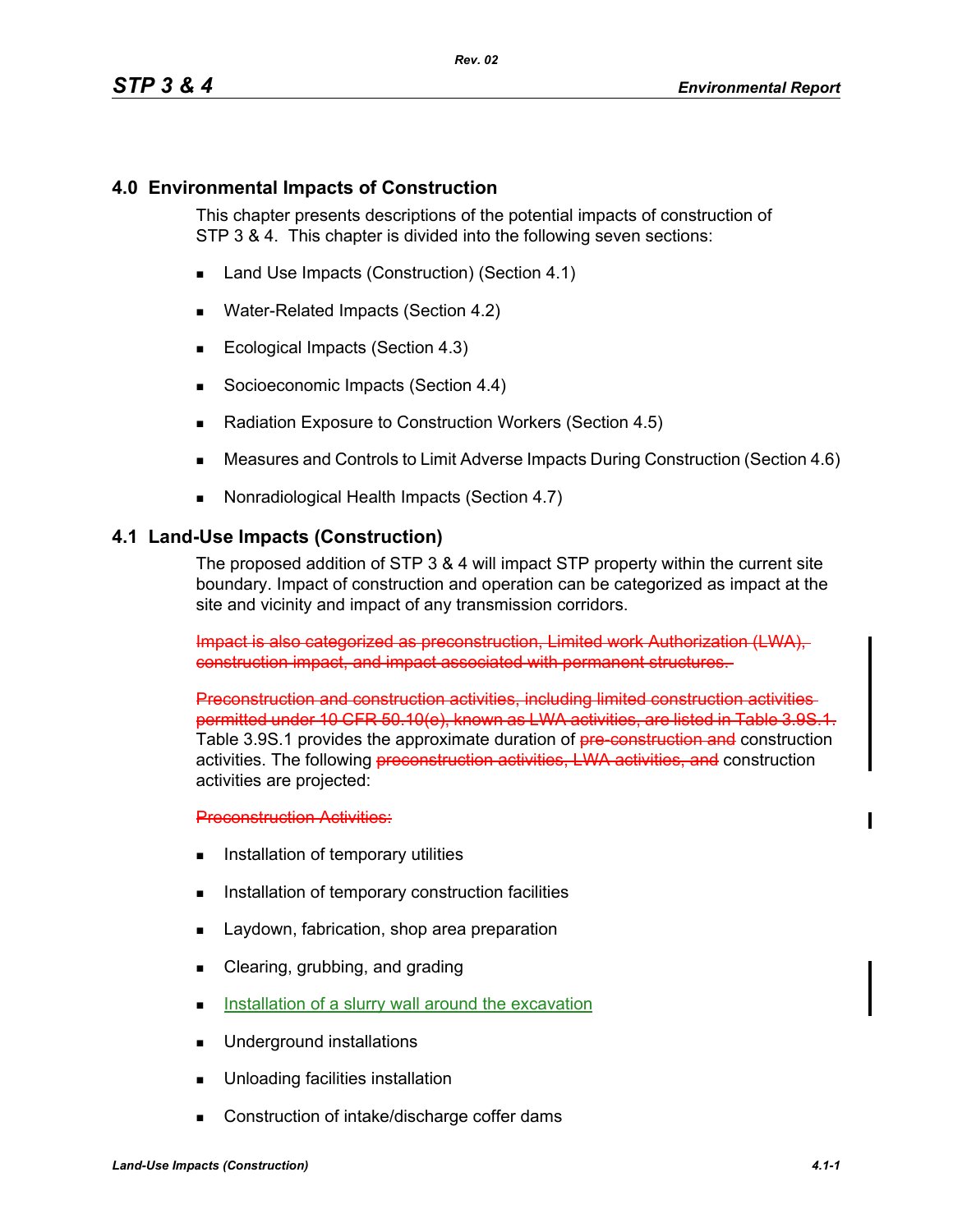**Power block earthwork (excavation)** 

LWA Activities (for structures, systems, and components as defined  $50.10(a)(1)$ :

- **The driving of piles**
- Subsurface preparation
- Installation of foundations
- Placement of backfill, concrete, or permanent retaining walls supporting safety related SSC's within an excavation
- **In-place assembly, erection, fabrication or testing**

#### COL Construction Activities:

- Construction of main power block building/structures
- **EXEDENT** Circulating water intake and pump house
- Ultimate heat sink cooling towers and pump houses

Upon completion of construction activities, surface and subsurface features would be restored in accordance with landowner and permit/consent requirements (Subsection 3.9S.2.11).

Construction activities and potential land-use impacts to the site and vicinity are presented in Subsection 4.1.1. Potential impacts along transmission corridors and offsite areas are addressed in Subsection 4.1.2. Subsection 4.1.3 describes potential impacts of the proposed project construction activities associated with historical and cultural resource properties at the site and vicinity.

### **4.1.1 The Site and Vicinity**

### **4.1.1.1 Impact Assessment (direct)**

Before construction of STP 1 & 2 in the early 1980s, land within the site boundary would have been classified as agricultural, forest, or rangeland (see Figure 2.2-1 and Table 2.2-1). Subsection 2.2.1.1 identifies land-use classification at the site based on NOAA categories. Of the approximately 12,220 acres within the STP property (Table 2.2-1), approximately 57.5% comprises water, 33.1% agricultural land, 8.8% forest land, with the remaining land use (0.7%) classified as rangeland. Cattle are permitted to graze on a small portion of STP land adjacent to the Colorado River. This area is located just within the eastern boundary of the STP property, south of the STP barge slip.

Land use within six miles of the STP site is discussed in Subsection 2.2.1. Land use is predominantly agricultural, but there is also commercial fishing in the lower Colorado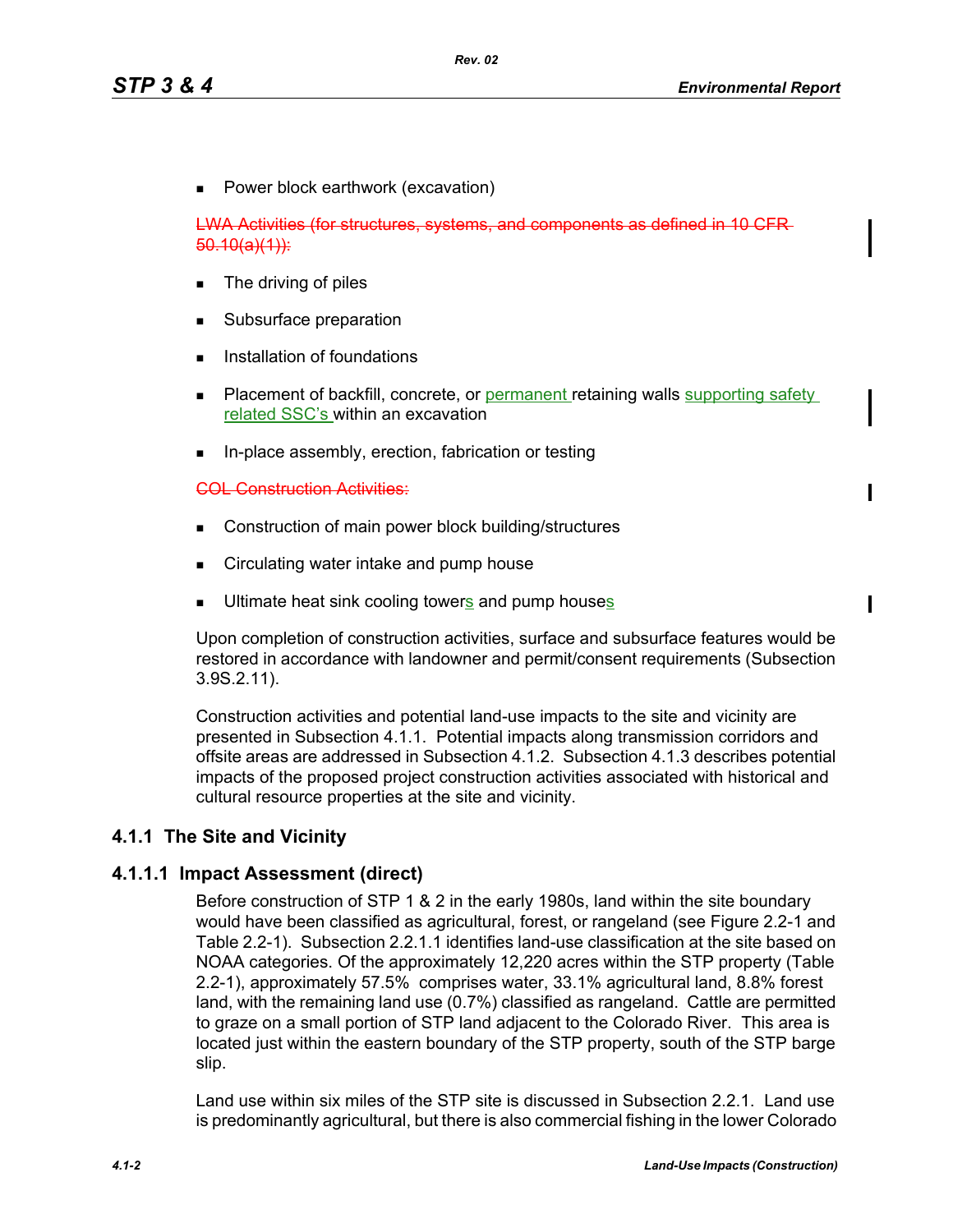River, East and West Matagorda Bays,Gulf Intracoastal Waterway, and the Gulf of Mexico (Reference 4.1-1). Recreational use areas within six miles of the STP site include the Lower Colorado River Authority (LCRA) Park.

All temporary and new permanent facilities associated with the construction of STP 3 & 4 are located within the existing STP site boundary, on land areas previously disturbed by construction (Reference 4.1-2). STPNOC concludes that the site landuse impacts upon completion of all construction activities would be SMALL and would not warrant mitigation.

Land directly affected by construction would be confined to the existing site and only those transmission corridors contained within the site boundary (fenceline). There are no new offsite transmission lines or corridors required to support STP 3 & 4 (Subsection 2.2.2.2). Transmission lines and offsite areas are further discussed in Subsection 4.1.2. Areas that would be disturbed by site construction are located primarily to the west of the existing STP 1 & 2, as shown in Figure 3.9S-1.

Of the approximately  $42,20012,220$  acres located within the site boundary (fenceline), approximately 770 acres would be disturbed for long-term or short-term construction activities associated with construction of STP 3 & 4 and their supporting facilities. Since there is no zoning in Matagorda County, no rezoning would be required for this project (Reference 4.1-3). All land that would be impacted during construction of STP 3 & 4 is within the STP site boundary, and was previously disturbed during construction of STP 1 & 2 (References 4.1-2 and 4.1-4).

A heavy haul road would be constructed from STP 3 & 4 to the existing road to the barge slip to accommodate large construction vehicles (Subsection 3.9S.3.2). This heavy-haul road would be approximately 2.5 miles long and approximately 50 feet wide and provide access from the east side of the site to the west side of the site where construction of STP 3 & 4 would take place. The construction workforce would use the existing south extension from Farm-to-Market (FM) 521 to access STP 3 & 4 (see Figure 3.9S-1). The construction workforce would avoid the existing East Site Access Road in order to minimize disruption of traffic patterns to STP 1 & 2 (Subsection 3.9S.3.2).

Approximately 90 acres of the approximately 770 acres disturbed during site preparation and construction would be dedicated permanently to the new units and their supporting facilities (power block, cooling tower, switchyard)(see Figure 3.9S1). The remaining disturbed acreage would be used for temporary construction facilities, laydown areas, construction parking areas, and borrow/spoil storage (Subsection 3.9S.3). Temporary construction laydown areas would be located to the north and south of the STP 3 & 4 power block construction area. Temporary construction facilities would also be located south of the STP 3 & 4 power block construction area. Construction parking lots and borrow/soil storage would generally be to the west of the new STP 3 & 4 construction area. The acres of land that would be dedicated to the new units and their supporting facilities are indicated in Table 4.1-1. The permanent structures and facilities include:

 $\blacksquare$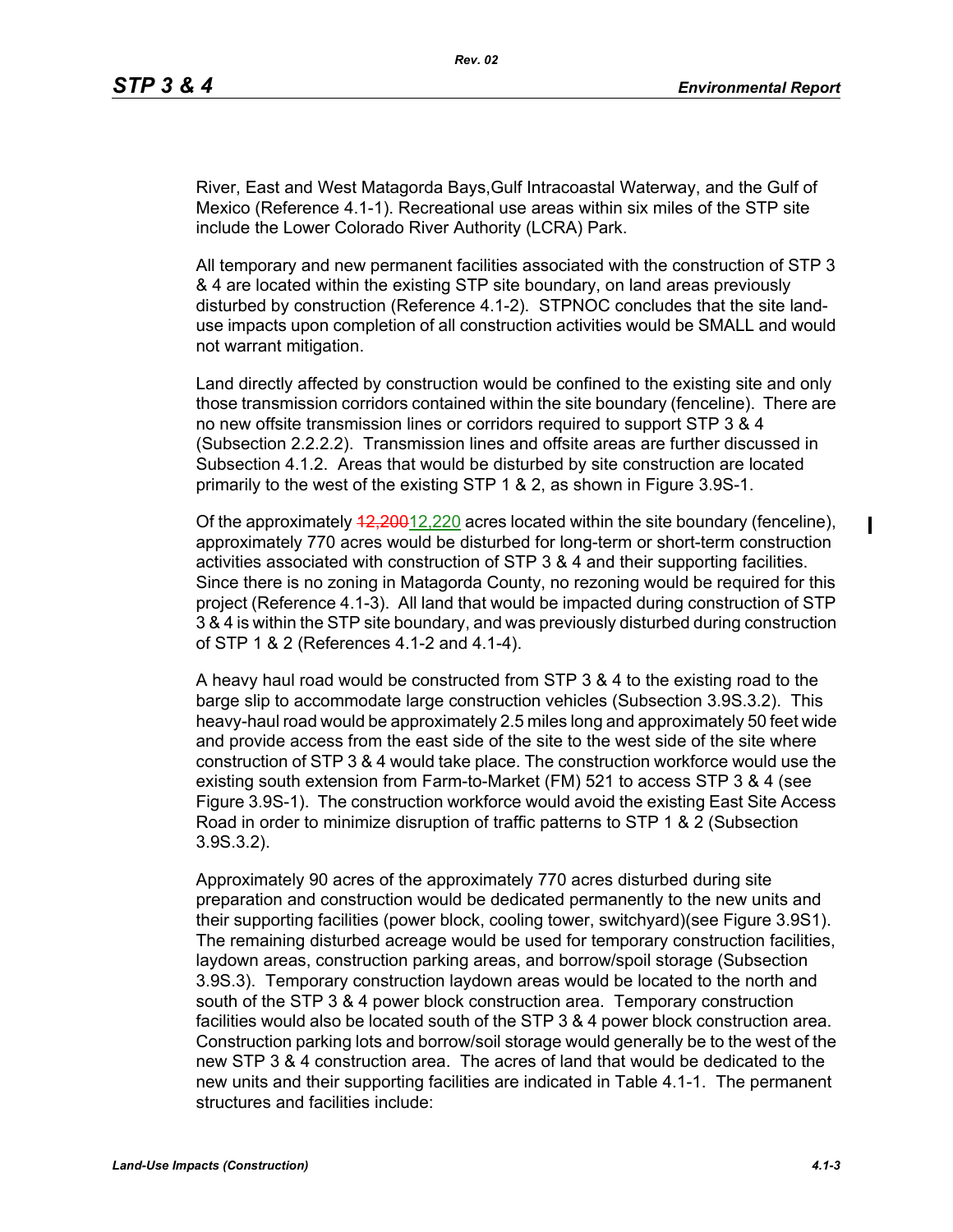- Road and rail construction
- Security construction
- Reactor Building
- Control Building
- **Turbine Building**
- **Fire Protection pump house**
- Radwaste Building
- **Service Building**
- Switchyard and installation of the main transformers
- **Administration, simulator, and training facility buildings**
- Circulating water intake, discharge, and pump house
- **Ultimate Heat Sink (UHS) basins, cooling towers and UHS pump houses (hereafter** called cooling tower)
- Yard tanks

No existing utilities cross the STP property. Upon completion of construction activities, surface and subsurface features would be restored in accordance with landowner and permit/consent requirements (Subsection 3.9S.2.11).

All site preparation and construction activities would be conducted in accordance with federal, state, and local regulations. As described in Subsection 3.9S.2, STPNOC would acquire all necessary permits and authorizations and implement environmental controls (such as a Storm Water Pollution Prevention Plan [SWPPP] in accordance with Texas Pollutant Discharge Elimination System [TPDES] program) before earth disturbing activities begin. Site preparation and construction activities that would affect land use include clearing, grubbing, excavating, grading and stockpiling. Measures used to limit adverse impacts during construction are outlined in Table 4.6-1.

Permanently disturbed areas within the site would be contoured and stabilized in accordance with design specifications. When necessary, revegetation would comply with site maintenance and safety requirements. Methods to stabilize areas, prevent erosion and sedimentation, and reduce polluted runoff would comply with applicable laws, regulations, permit requirements, good engineering and construction practices, and recognized Best Management Practices (BMPs). The State of Texas does not have their own Storm Water Management BMP handbook; however, all construction sites with a disturbed area of one acre or larger are required to comply with the Clean Water Act requirements to reduce polluted runoff. These requirements include coverage under the State of Texas TPDES permit, development and implementation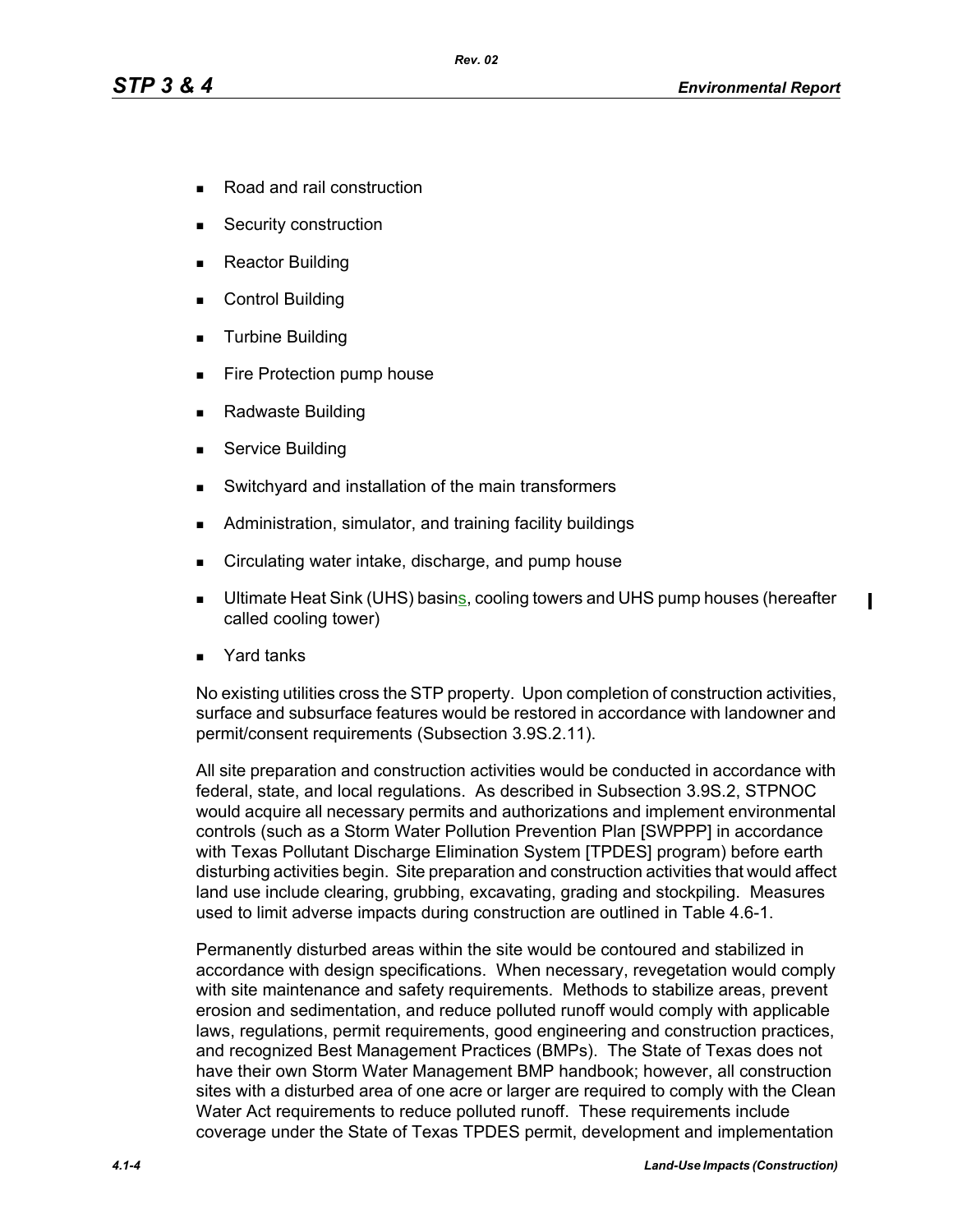of a SWPPP, weekly inspections and documentation of runoff controls, and notification of regulatory authorities when the site has been stabilized. Applicable industry guidance would be followed to reduce stormwater quantity, improve stormwater quality, and protect receiving water and downstream areas.

Construction activities within the site would not take place within a floodplain (Reference 4.1-5). However, the STP property is located almost entirely within the coastal zone as defined by the Texas Coastal Management Program (CMP) (Figure 2.2-1), therefore SMALL to MODERATE construction impacts would take place within the coastal zone (Subsection 2.2.1.1). Additional impacts to land secondarily affected by construction are discussed in Section 4.1. To mitigate impacts, STPNOC would maintain communication with local and regional governmental and nongovernmental organizations (e.g., LCRA, FEMA, etc.) to verify that construction activities comply with the **CMP**applicable laws and regulations.

Approximately 114 acres (110 manmade and 3.9 non-jurisdictional) of both-nonjurisdictional and man-made wetlands can be found on the STP site (Figure 2.4-3). The man-made wetlands totaling 110 acres (Reference 4.1-1) are located approximately 1800 feet north of the essential cooling pond. These wetlands would not be disturbed by construction activities. Non-jurisdictional wetland areas (a total of 12, equaling 3.9 acres) are found **primarily** on the STP site approximately 5000 feet southwest of STP 2, and approximately 500 feet northwest of the Main Cooling Reservoir berm. One wetland (wetland No. 001), 0.165 acre in size, is located in the eooling tower footprint and will have to be filled. The other non-jurisdictional wetlands are located in areas designated as temporary laydown and spoil areas. To the extent practical, these sites will be avoided during the construction phase, thus limiting direct impacts. STP would use silt fences and other erosion control devices, as needed, to help mitigate the possibility of surface water runoff from proposed construction activities impacting the STP site's surface water drainage features. (for more information, see Subsection 4.3.1.1).

Care would be taken so that sensitive areas are not impacted by other construction activities. As shown in Figure 3.9S-1, where possible, locations for temporary construction facilities have been carefully selected to avoid man-made or nonjurisdictional wetland areas within the STP property.

STPNOC has surveyed this area for threatened and endangered species as described in Subsection 2.4.1 and has found that permanent and temporary land use changes at the site as a result of construction of STP 3 & 4 would not result in adverse impacts to either federal or state-list of endangered or threatened species, nor critical habitats (see Subsection 4.3.1.1).

NUREG-1555 acknowledges that impact on less than 500 (1235 acres) usually has minor effects. Since the expected impact at STP encompasses only 770 acres of land the impact is expected to be minor.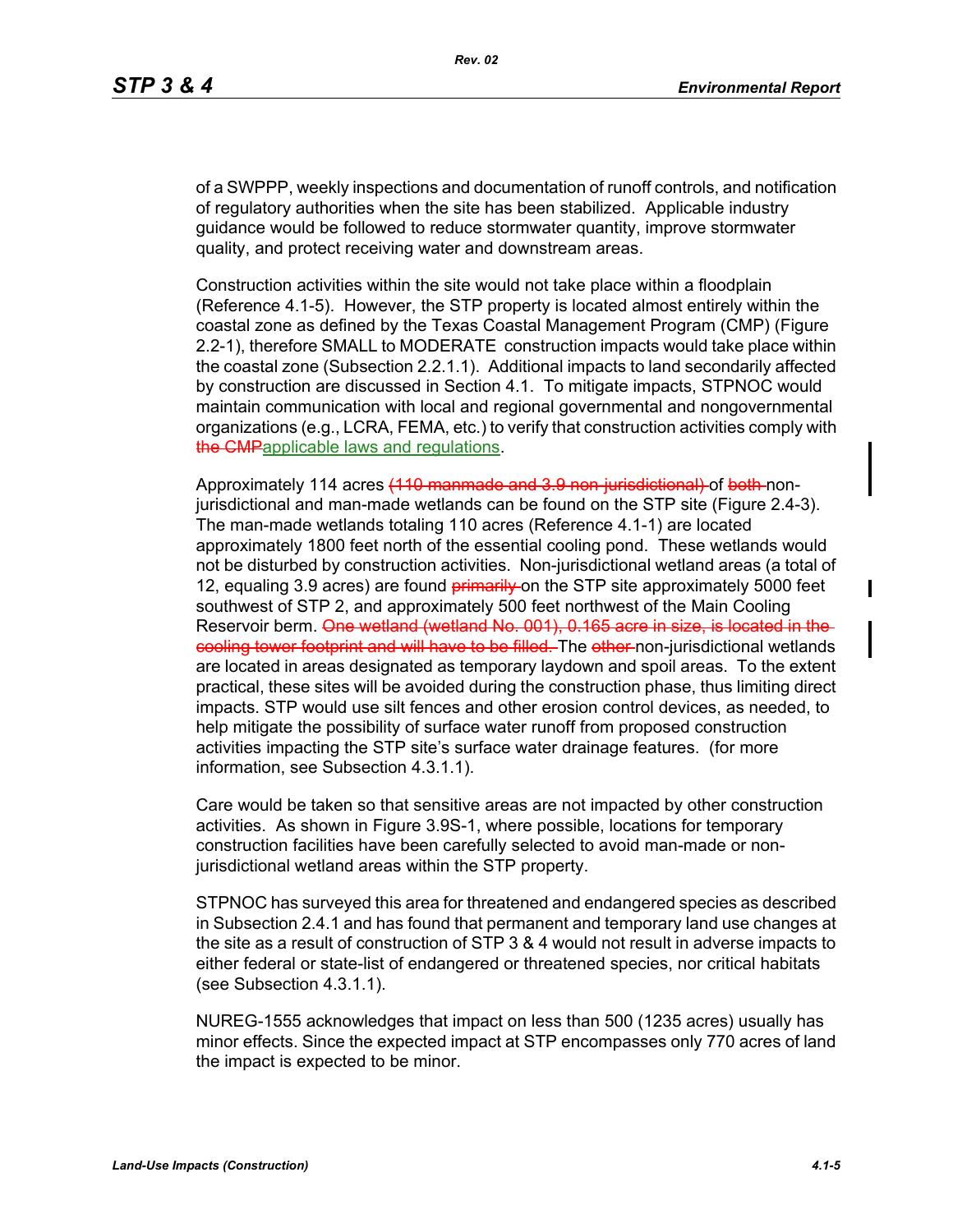### **4.1.1.2 Land-Use Plans**

There are no federal, state, regional, or county land-use plans for this area. Since there is no zoning in Matagorda County, no rezoning would be required for this project (Reference 4.1-3). The Matagorda County Economic Development Corporation (MCEDC) has prepared a Strategic Plan for Economic Development (Reference 4.1- 6) that covers the communities of: Bay City and Van Vleck, Blessing, Markham and Midfield, City of Matagorda, Matagorda County, Selected Rural Areas, Palacios, Sargent, and Wadsworth. The intent of the plan is to help bring new business activity to Matagorda County and actively plan for future economic development (to include planning for infrastructure needs to support economic growth). A portion of the plan also highlights the need for regional land use planning. Subsection 2.5.2.3 provides an analysis of land-use impacts attributed to potential increased population and tax revenues to Matagorda and Brazoria Counties.

STPNOC concludes that impacts to land-use planning in the vicinity would be SMALL, but would maintain communication with local and regional governmental and nongovernmental organizations to disseminate project information in a timely manner. Recipients of this information would be given the opportunity to perform their decisionmaking with the understanding that, (1) a percentage of the land converted for this construction project could be permanently dedicated to its new use and, (2) other converted land could become available for other uses upon construction completion, and they would be able to plan accordingly.

### **4.1.1.3 Site Restoration and Management Actions**

Mitigation measures, designed to lessen the impact of construction activities, would be specific to erosion control, controlled access roads for personnel and vehicular traffic, and restricted construction zones. The site preparation work would be completed in two stages. The first stage would consist of stripping, excavating, and backfilling the areas occupied by the structure and roadways. The second stage would consist of developing the site with the necessary facilities to support construction, such as construction offices, warehouses, trackwork, large unloading facilities, water wells, construction power, construction drainage, etc. In addition, temporary structures would be razed and holes would be filled. Grading and drainage would be designed to avoid erosion during the construction period.

Action would be taken to restore areas consistent with existing and natural vegetation. A total of approximately 770 acres would be required for construction facilities including permanent facility structures and laydown. To the extent possible, STP roads would be used for construction traffic. If necessary, temporary stone roads would be installed along with site grading and drainage facilities. This would permit an all weather use of the site for travel and storage of materials and equipment during construction.

Other potential environmental impacts that may be created by preconstruction and construction activities as well as associated measures and controls to limit those impacts are discussed in Section 4.6.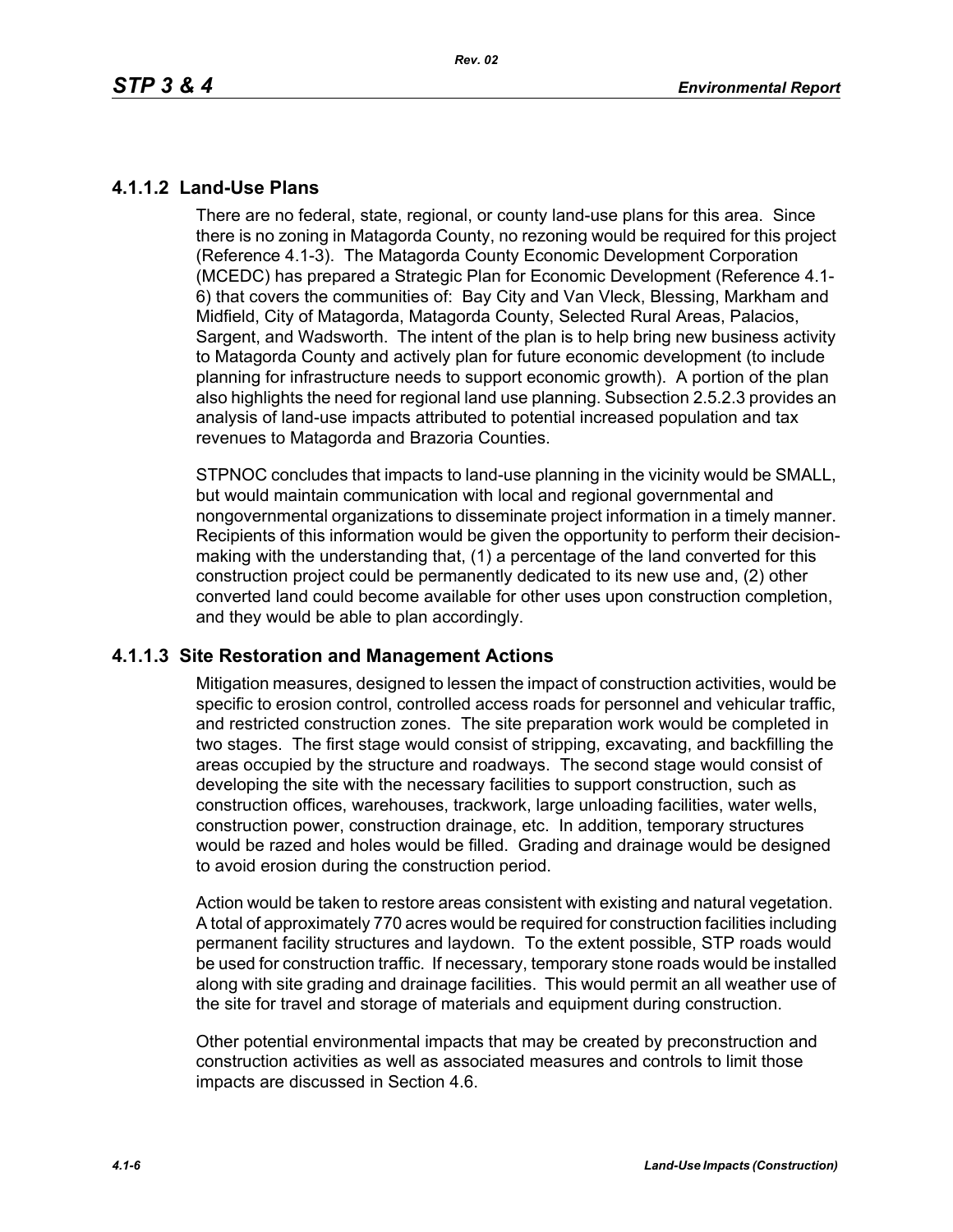## **4.1.2 Transmission Corridors and Off-Site Areas**

As discussed in Subsection 2.2.2, no new off-site transmission corridors are planned for STP 3 & 4. A study completed by the Electric Reliability Council of Texas concluded that the existing transmission system from STP into Houston is acceptable with some changes to conductor size from STP to the Hillje switchyard and on some transmission lines to Houston.

Within the STP site boundary, STP 3 & 4 would require the addition of a 345 kilovolt switchyard and the rerouting of one 345 kV transmission line that is currently connected to Bay No. 1 of the existing switchyard for STP 1 & 2. The transmission lines would run from the new switchyard for STP 3 & 4, back into the switchyard for STP 1 & 2 (which would be expanded) and then run offsite. The new onsite transmission corridor right-of-way between the new switchyard for STP 3 & 4 and the existing switchyard for STP 1 & 2 would be approximately 600 feet wide and take up approximately 12 acres of land. Construction activities associated with the new onsite switchyard and connecting transmission lines would occur in areas disturbed for construction activities associated with STP 1 & 2. Therefore, STPNOC concludes that impacts would be SMALL and not warrant mitigation.

Because additional offsite transmission corridor rights-of-way would not be required as a result of construction of STP 3 & 4, STPNOC estimates that land use impacts to transmission corridors and offsite areas would be SMALL and not warrant mitigation.

### **4.1.3 Historic Properties**

Cultural resource investigations conducted in 1975 before construction of STP 1 & 2 determined that the study area did not include any resources that were listed on or eligible for listing on the National Register of Historic Places. Based on a review of the National Historic Preservation Act as applicable to the STP site, no resources of local, regional, or state significance were located in the study area. The study area in the 1975 investigations included sufficient acreage to construct two additional reactor units. Those findings and a determination that no historical properties or other significant cultural resources would be impacted by the proposed construction on STP 1 & 2 were included in the FES issued by the NRC in March 1975 (Reference 4.1-7).

Construction activities associated with STP 3 & 4 would be conducted immediately adjacent to the current STP plant on ground that was evaluated for cultural resources in 1975 and subsequently disturbed for construction activities associated with STP 1 & 2. As discussed in Subsection 2.5.3.1, it is unlikely that any historical properties or other significant cultural resources are within the area that would be impacted by construction of STP 3 & 4. A possible grave site is southeast of the lake, but it is more than four miles south-southwest of the proposed construction area. As discussed in Subsection 2.2.2.2, STP anticipates no changes to offsite corridors; therefore, there would be no impacts due to construction on the transmission corridors.

One historical property is 8.9 miles from the project site, other significant cultural resources are between 6.0 and 9.2 miles away, and 35 archaeological sites are between 4.1 and 10 miles away (Reference 4.1-8). Because the closest known cultural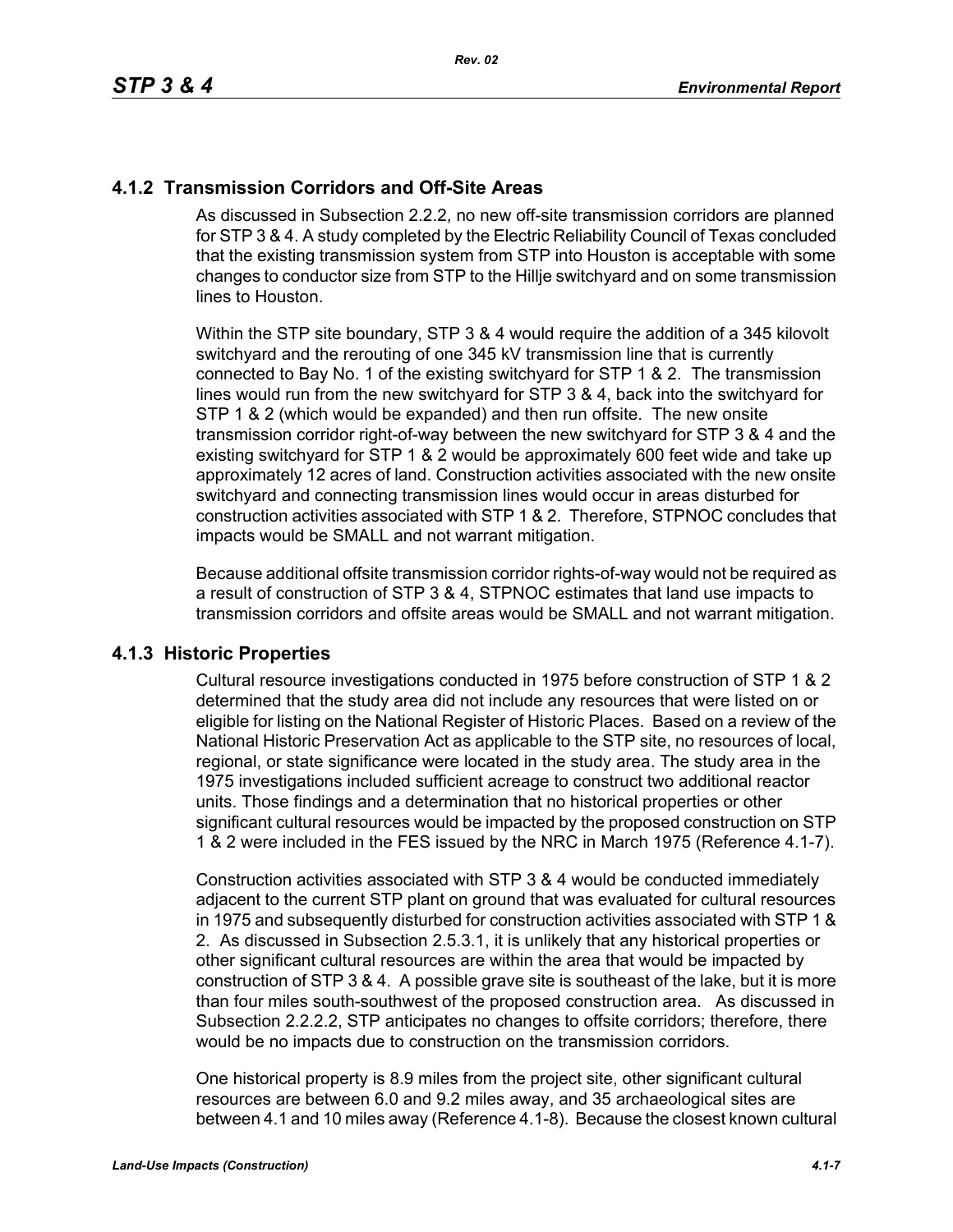resource is 4.1 miles from the proposed project site, and the new reactors would be constructed next to the existing STP 1 & 2, there would be no impact to the historical cultural setting of these resources due to construction of STP 3 & 4.

STPNOC concludes that construction impacts to historical or cultural resources would be SMALL and not warrant mitigation.

The Texas Historical Commission replied on January 19, 2007 that no historic properties would be affected by STP 3 & 4 (See Appendix A [Reference 4.1-9]). During any ground-disturbing activities for the proposed project, if cultural resources are discovered, activities would cease in the vicinity of the discovery and STPNOC would consult with the Texas State Historic Preservation Office (SHPO in accordance with STPNOC's procedure for responding to unanticipated discovery of cultural resources).

### **4.1.4 References**

- 4.1-1 "2005 Annual Environmental Operating Report," STPNOC (South Texas Project Nuclear Operating Company) 2005.
- 4.1-2 United States Department of Agriculture and Natural Resources Conservation Service 2001. Soil Survey of Matagorda County, Texas. Available at http://soildatamart.nrcs.usda.gov/Manuscripts/TX321/0/ Matagorda.pdf, accessed January 16, 2007.
- 4.1-3 Texas Comptroller of Public Accounts Property Tax Division 2005. Appendix 7 – Matagorda County Appraisal District Self Evaluation Questionnaire. Available at http://www.window.state.tx.us/taxinfo/proptax/cadreports/asr/matagorda/ appendb.htm, accessed March 20, 2007.
- 4.1-4 STPNOC (South Texas Project Nuclear Operating Company) 1981. Historic Aerial Photos dated 10-28-75. 11-20-81, and undated (c. early 1980s).
- 4.1-5 "Ecological Survey Report Unit 3 and 4 Licensing Project, South Texas Project Electric Generating Station," Prepared for STP Nuclear Operating Company by ENSR Corporation, Houston, Texas, March 2007.
- 4.1-6 Matagorda County Economic Development Corporation (MCEDC) 2004, Strategic Plan for Economic Development, Matagorda County, 2005–2010.
- 4.1-7 "Final Environmental Statement for STP 1 & 2," NUREG-75/019.
- 4.1-8 "Matagorda County Project," Texas Archaeological Research Laboratory 2007. Letter with enclosures to Katherine Roxlau, TetraTech NUS, Inc., received from Jean L. Hughes, Records Conservator, Texas Archaeological Research Laboratory, University of Texas at Austin, Texas, January 19, 2007.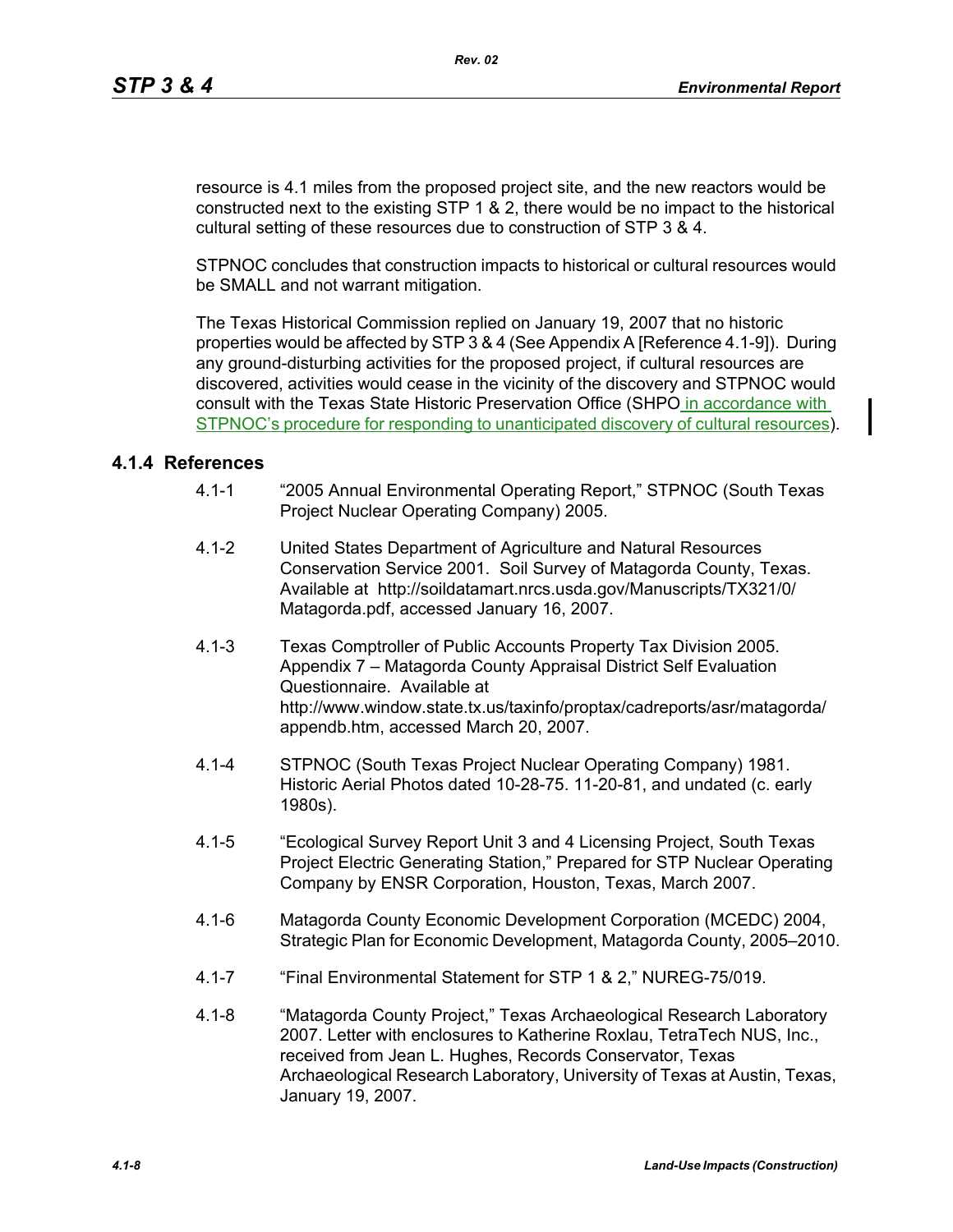4.1-9 William Martin (Texas Historical Commission) January 19, 2007 response (stamp of approval) to letter from S. L. Dannhardt (STP) December 12, 2006 regarding STP 3 & 4.